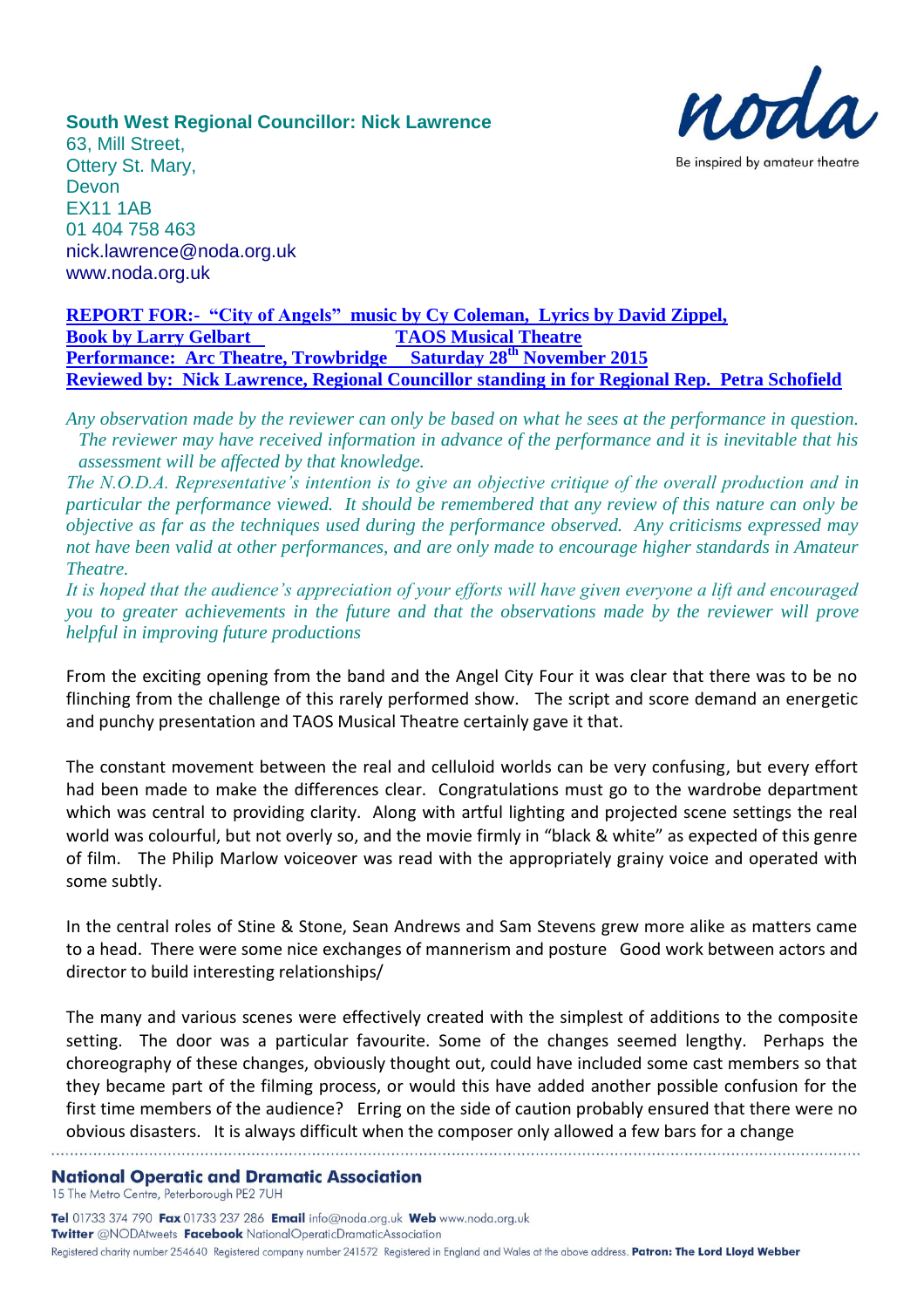

[obviously set changes can be worked quicker on complicated revolving sets] as the obvious repeating of a short phrase does give a clue to how long everything is taking. The shadowy figures executing the changes were very much in keeping with the mystery of the piece.

Although Stine/Stone is the central character the roles making most impact are the girls. There were some extremely feisty portrayals here along with some powerful performances of the wonderful songs. My personal favourite "With Every Breath" was marvellously presented without unnecessary movement. In fact, in this area the girls all scored so highly, using their excellent voices and internalised emotions to carry the songs without resorting to "acting" or extraneous dancing. The contrast in voices between the shared characters was particularly successful with Oolie/Donna's following solos. Gabby held the audience in her soliloquy and there was a innocent clarity from Mallory.

The performance of the score was not just a success for the girls. The fellas equalled them with Jimmy Powers vocal insecurities beautifully portrayed. Not being prepared for the joke, I thought "he's not going to get far with this song" only for him to break down – deliberately I discovered.

The violence, so essential to the plot, was very well handled. Keeping the old fashioned detective story style of the piece, it had a touch of the comic picture about it. It only lacked the "pow" and "thwack!" signs. I'm glad you didn't.

What was particularly pleasing was the way the comedy had been brought out. In fact, I was surprised how much comedy there was. Some of it was too American for the audience to grasp, but with the clarity of diction from all the players the many nuances were easily gained and there was a good deal of chuckling going on. The slight naffness of the movie was also brought out. We are all familiar with some of the lesser scary detective movies of the 30's and 40's.

The show has very little call for company scenes, but does have a continuous stream of small roles – each vital in its own way. The strength of the company was shown in how well all these were portrayed as well as the crowd scenes. With the limited space the Arc offers the logistics were well handled without sign of effort. Entrances and exits flowed naturally [even the unco-operative chaise] with characters being well maintained.

The director met all the challenges most effectively. The story seemed easier to follow than on previous occasions. There was some interesting dialogue between characters especially in the real world while in the movie everything had a "performed" look about it. Particularly impressive was the clarity of the dialogue. Despite the American accents no one mumbled and every effort was made to help the audience follow what could be a very complicated evening. The deportment of the various characters and their stereo-typical manners were beautifully expressed without a sign of effort.

Of course, as a musical this relies on the contribution of the band to create the right atmosphere and the style of the piece. The players in their own little area at the side of the action worked well together. The Direction was clear and confident allowing the underscoring and introductions to be smoothly

**National Operatic and Dramatic Association** 15 The Metro Centre, Peterborough PE2 7UH